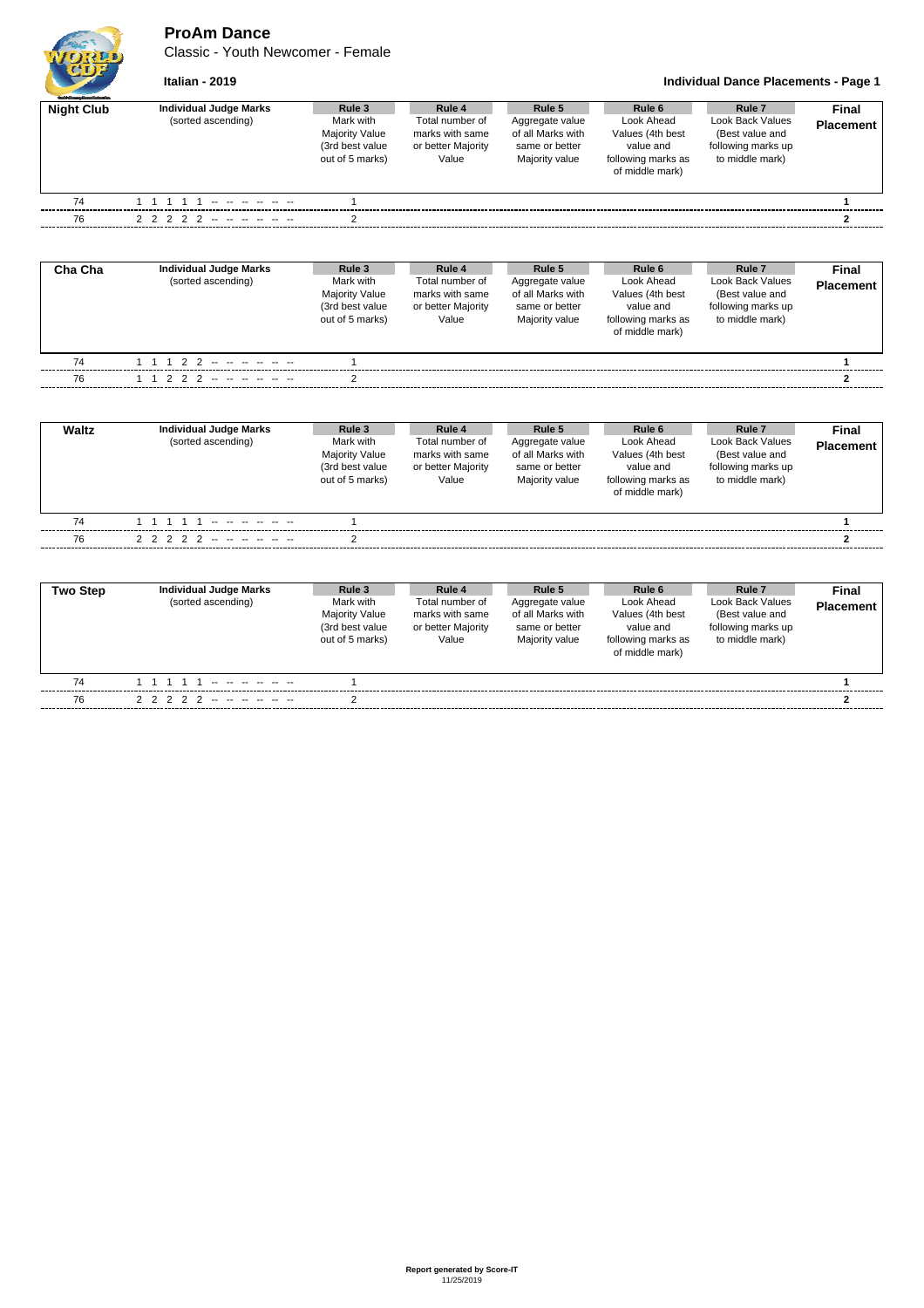## **ProAm Dance**

Classic - Youth Newcomer - Female

## **Italian - 2019 Individual Dance Placements - Page 2**

| <b>Guild Granty Drawfederates</b><br><b>West Coast</b><br>Swing | <b>Individual Judge Marks</b><br>(sorted ascending) | Rule 3<br>Mark with<br><b>Majority Value</b><br>(3rd best value<br>out of 5 marks) | Rule 4<br>Total number of<br>marks with same<br>or better Majority<br>Value | Rule 5<br>Aggregate value<br>of all Marks with<br>same or better<br>Majority value | Rule 6<br>Look Ahead<br>Values (4th best<br>value and<br>following marks as<br>of middle mark) | Rule <sub>7</sub><br>Look Back Values<br>(Best value and<br>following marks up<br>to middle mark) | <b>Final</b><br><b>Placement</b> |
|-----------------------------------------------------------------|-----------------------------------------------------|------------------------------------------------------------------------------------|-----------------------------------------------------------------------------|------------------------------------------------------------------------------------|------------------------------------------------------------------------------------------------|---------------------------------------------------------------------------------------------------|----------------------------------|
| 74                                                              | -- -- -- -- -- -- --                                |                                                                                    |                                                                             |                                                                                    |                                                                                                |                                                                                                   |                                  |
| 76                                                              | 2 2 2 2 2 -- -- -- -- --                            |                                                                                    |                                                                             |                                                                                    |                                                                                                |                                                                                                   |                                  |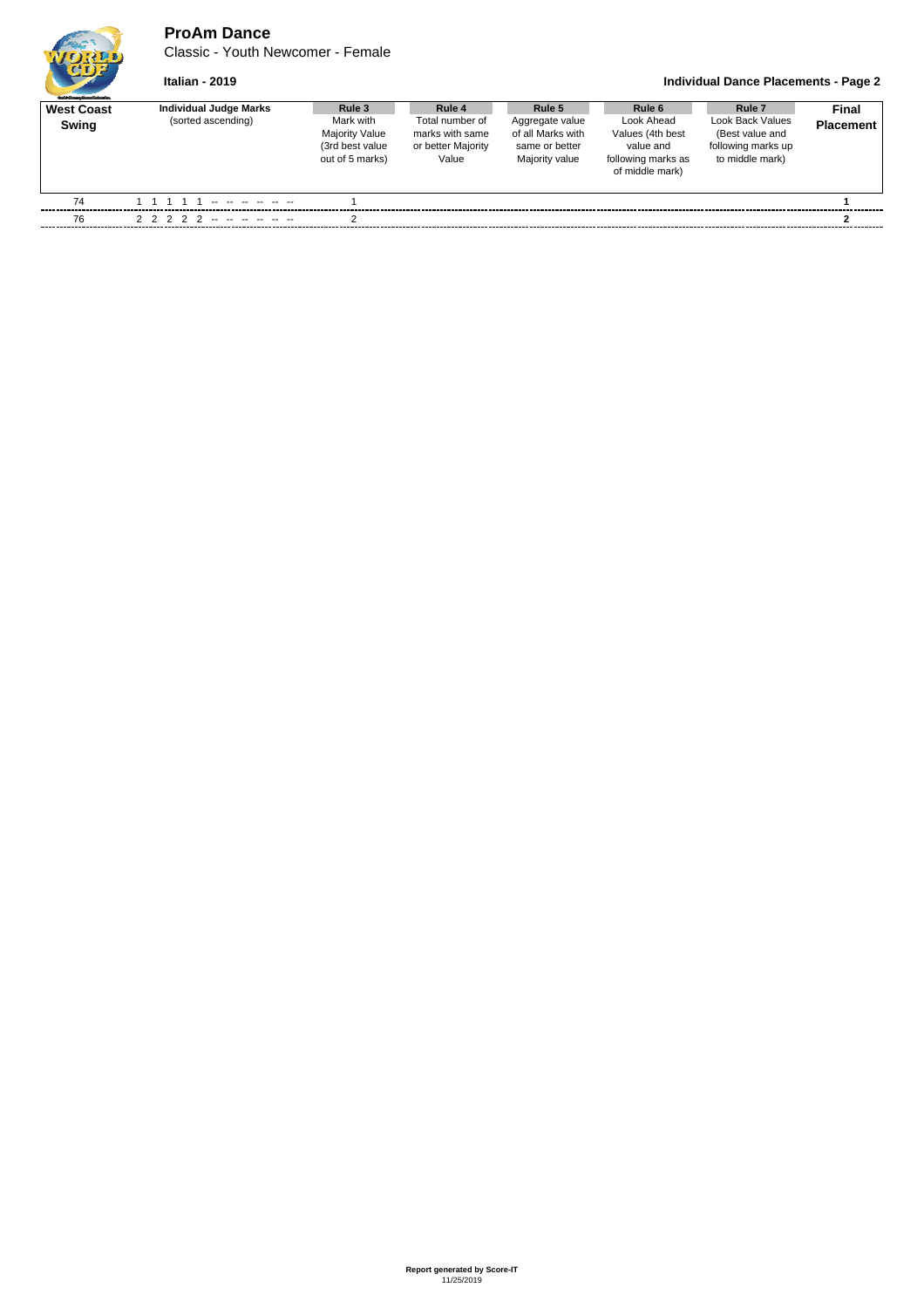## **ProAm Dance**

Classic - Youth Newcomer - Female

| <b>Triple Two</b>                                 |                       |                                     |   |                       |   | Judges        |                                 |   |       |                          |                 |
|---------------------------------------------------|-----------------------|-------------------------------------|---|-----------------------|---|---------------|---------------------------------|---|-------|--------------------------|-----------------|
|                                                   |                       | $\overline{2}$                      | 3 | 4                     | 5 | 6             | 7                               | 8 | 9     | 10                       | $\overline{11}$ |
| No penalties were applied in this dance.          |                       |                                     |   |                       |   |               |                                 |   |       |                          |                 |
|                                                   |                       |                                     |   |                       |   |               |                                 |   |       |                          |                 |
| Polka                                             |                       |                                     |   |                       |   |               |                                 |   |       |                          |                 |
|                                                   |                       | $\overline{2}$                      | 3 | 4                     | 5 | Judges<br>6   | $\overline{7}$                  | 8 | 9     | 10                       | 11              |
| No penalties were applied in this dance.          |                       |                                     |   |                       |   |               |                                 |   |       |                          |                 |
|                                                   |                       |                                     |   |                       |   |               |                                 |   |       |                          |                 |
|                                                   |                       |                                     |   |                       |   |               |                                 |   |       |                          |                 |
| <b>Night Club</b>                                 |                       |                                     |   |                       |   | <b>Judges</b> |                                 |   |       |                          |                 |
|                                                   | 1                     | $\overline{2}$                      | 3 | $\overline{4}$        | 5 | 6             | $\overline{7}$                  | 8 | 9     | 10                       | 11              |
| No penalties were applied in this dance.          |                       |                                     |   |                       |   |               |                                 |   |       |                          |                 |
|                                                   |                       |                                     |   |                       |   |               |                                 |   |       |                          |                 |
|                                                   |                       |                                     |   |                       |   |               |                                 |   |       |                          |                 |
| Cha Cha                                           |                       |                                     |   |                       |   | Judges        |                                 |   |       |                          |                 |
|                                                   | 1                     | $\overline{2}$                      | 3 | 4                     | 5 | 6             | $\overline{7}$                  | 8 | 9     | 10                       | 11              |
| No penalties were applied in this dance.          |                       |                                     |   |                       |   |               |                                 |   |       |                          |                 |
|                                                   |                       |                                     |   |                       |   |               |                                 |   |       |                          |                 |
|                                                   |                       |                                     |   |                       |   |               |                                 |   |       |                          |                 |
| <b>Waltz</b>                                      |                       | $\overline{2}$                      | 3 | 4                     | 5 | Judges<br>6   | $\overline{7}$                  | 8 | 9     | 10                       | $\overline{11}$ |
| No penalties were applied in this dance.          |                       |                                     |   |                       |   |               |                                 |   |       |                          |                 |
|                                                   |                       |                                     |   |                       |   |               |                                 |   |       |                          |                 |
|                                                   |                       |                                     |   |                       |   |               |                                 |   |       |                          |                 |
| <b>Two Step</b>                                   |                       |                                     |   |                       |   | Judges        |                                 |   |       |                          |                 |
|                                                   | 1                     | $\overline{2}$                      | 3 | $\overline{4}$        | 5 | 6             | $\overline{7}$                  | 8 | 9     | 10                       | $\overline{11}$ |
| No penalties were applied in this dance.          |                       |                                     |   |                       |   |               |                                 |   |       |                          |                 |
|                                                   |                       |                                     |   |                       |   |               |                                 |   |       |                          |                 |
|                                                   |                       |                                     |   |                       |   |               |                                 |   |       |                          |                 |
| <b>East Coast</b>                                 |                       |                                     |   |                       |   | Judges        |                                 |   |       |                          |                 |
| Swing                                             | 1                     | $\overline{2}$                      | 3 | 4                     | 5 | 6             | $\overline{7}$                  | 8 | 9     | 10                       | 11              |
| No penalties were applied in this dance.          |                       |                                     |   |                       |   |               |                                 |   |       |                          |                 |
|                                                   |                       |                                     |   |                       |   |               |                                 |   |       |                          |                 |
|                                                   |                       |                                     |   |                       |   |               |                                 |   |       |                          |                 |
| <b>West Coast</b>                                 |                       | $\overline{2}$                      | 3 | 4                     | 5 | Judges<br>6   | $\overline{7}$                  | 8 | 9     | 10                       | $\overline{11}$ |
| Swing<br>No penalties were applied in this dance. |                       |                                     |   |                       |   |               |                                 |   |       |                          |                 |
|                                                   |                       |                                     |   |                       |   |               |                                 |   |       |                          |                 |
|                                                   |                       |                                     |   |                       |   |               |                                 |   |       |                          |                 |
| <b>Penalty</b>                                    |                       | <b>Non-Conference Penalty Codes</b> |   |                       |   |               | <b>Conference Penalty Codes</b> |   |       |                          |                 |
| <b>Codes</b>                                      | 1 Placement Reduction |                                     |   | <b>Last Placement</b> |   | Reasons       |                                 |   | Codes |                          |                 |
|                                                   | C                     | - Costume and Appearance            | P | - Prop Use            |   |               | Self Selected Music             |   | S     | - Single Lower Placement |                 |

**Italian - 2019 Penalties - Page 3**

C - Costume and Appearance P - Prop Use Self Selected Music S - Single Lower Placement B - Basic Pattern **D** - Dance Delivery Loss of Hat **Loss of Hat Q - Last Place** F - Courtesy & Floorcraft H - Costume Minimums Leaving the Dance Floor X - Full Disqualification A - Acceptable Behavior (Boots & Hats) E - Expulsion M - Movement T - Timing